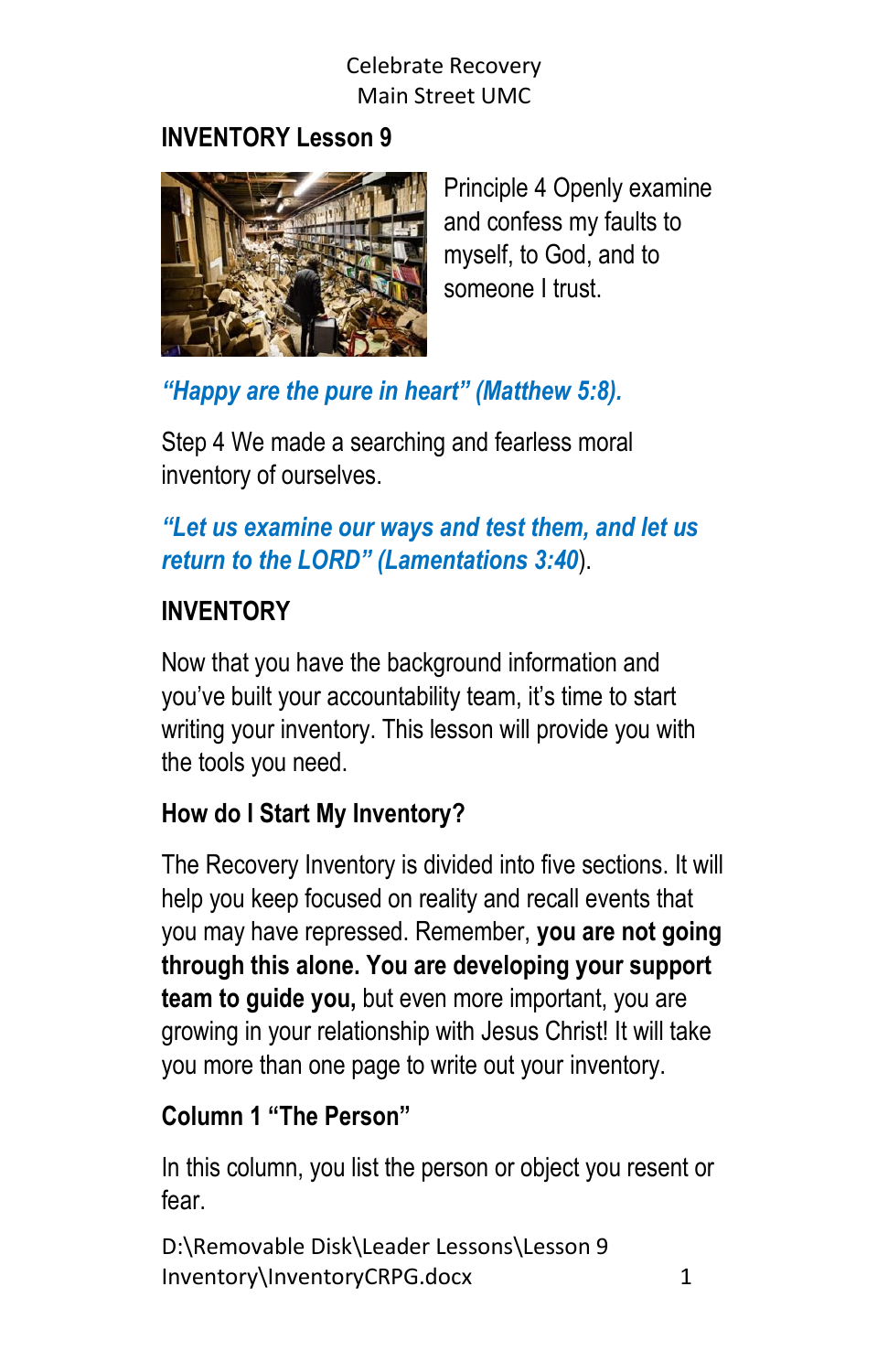Go as far back as you can. Resentment is mostly unexpressed anger and fear.

*"Get rid of all bitterness, rage and anger, brawling and slander, along with every form of malice" (Ephesians 4:31).*

## **Column 2 "The Cause"**

It has been said that, "hurt people hurt people" In this column you are going to list the specific actions that someone did to hurt you. What did the person do to cause you resentment and/or fear? An example would be the alcoholic father who was emotionally unavailable for you as you were growing up. Another example would be the parent who attempted to control and dominate your life. This reflective look can be very painful, but*…*

*"Fear not, for I am with you. Do not be dismayed. I am your God. I will strengthen you; I will help you; I will uphold you with my victorious right hand" (Isaiah 41:10, TLB).*

# **Column 3 "The Effect"**

In this column write down how that specific, hurtful action affected your life. List the effects it had on your past and your present.

# **Column 4 "The Damage"**

Which of your basic instincts were injured? Social broken relationships, slander. Security physical safety, financial loss.

Sexual abusive relationships, damaged intimacy.

```
D:\Removable Disk\Leader Lessons\Lesson 9 
Inventory\InventoryCRPG.docx 2
```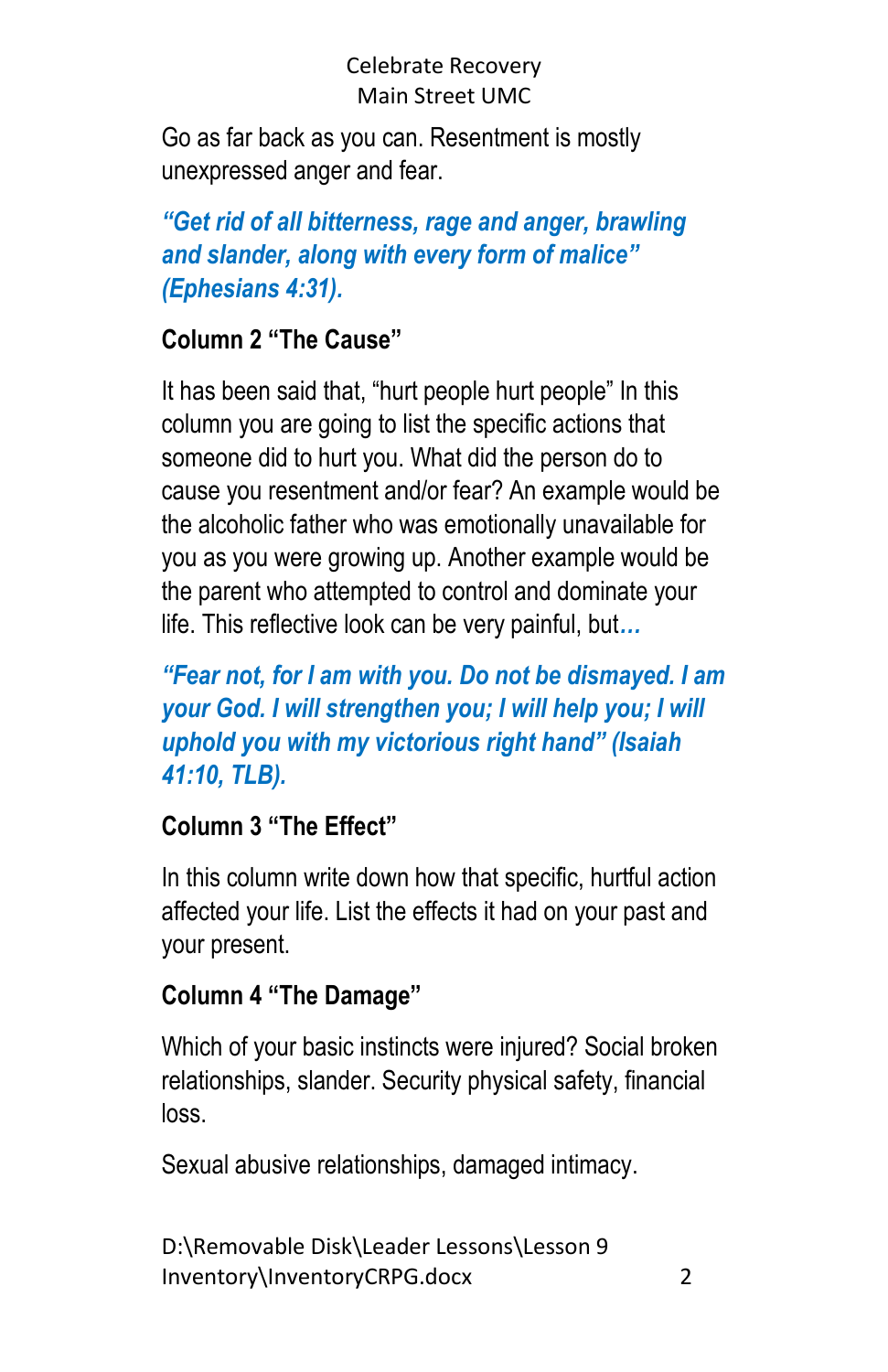No matter how you have been hurt, no matter how lost you may feel, God wants to comfort you and restore you.

# (we may refer you to **"Beyond Abuse"** for counseling

*"I will look for those that are lost, I will bring back those that wander off, bandage those that are hurt, and heal those that are sick" (Ezekiel 34:1, GNB).*

## **Column 5 "My Part"**

You need to ask yourself, "What part of the resentment against another is my responsibility?" Ask God to show you your part in a broken or damaged marriage or relationship, a distant child or parent, or maybe a job lost. In addition, in this column list all the people whom you have hurt and how you hurt them.

## *"Examine me, O God and know my mind; test me, and discover if there is any evil in me and guide me in the everlasting way" (Psalm 139:23).*

Please note: If you have been in an abusive relationship, especially as a small child, you can find great freedom in this part of the inventory. You see that you had NO part, NO responsibility for the cause of the resentment. By simply writing the words "none" or "not guilty" in Column 5, you can begin to be free from the misplaced shame and guilt you have carried with you.

Recovery Road has rewritten Step 4 for those who have been sexually or physically abused: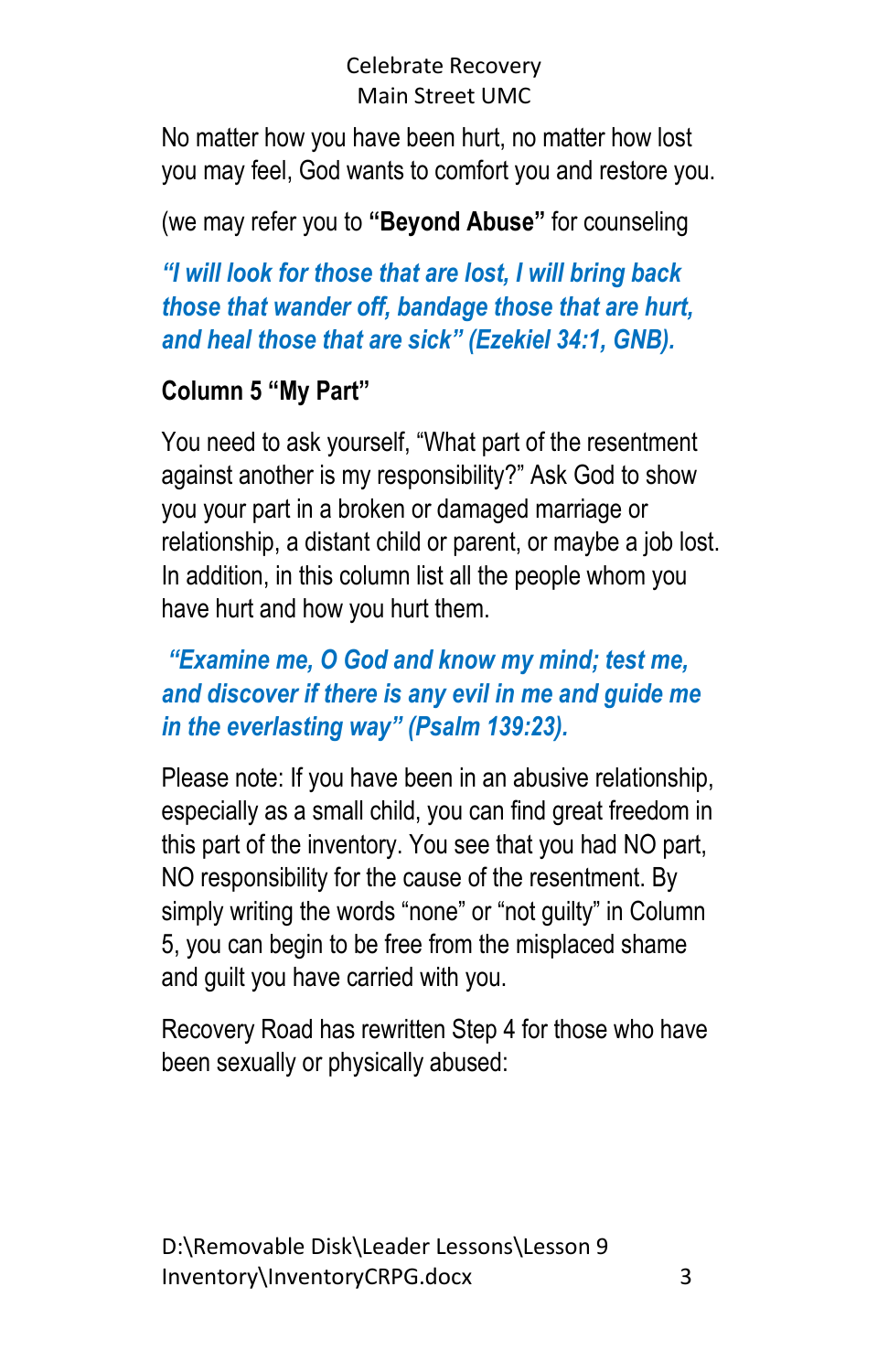Made a searching and fearless moral inventory of ourselves, realizing all wrongs can be forgiven. Renounce the lie that the abuse was our fault.

# **More Tools**

*Memorize Isaiah 1:18 (TLB): "Come, let's talk this over!" says the Lord; "no matter how deep the stain of your sins, I can take it out and make you as clean as freshly fallen snow. Even if you are stained as red as crimson, I can make you white as wool!"*

**Read the "Balancing the Scale Verses" below.**

*Keep your inventory balanced. List both the good and the bad! This is very important! As God reveals the good things that you have done in the past, or are doing in the present fill in your Recovery Road List. Continue to develop your support team.*

**Pray continuously.**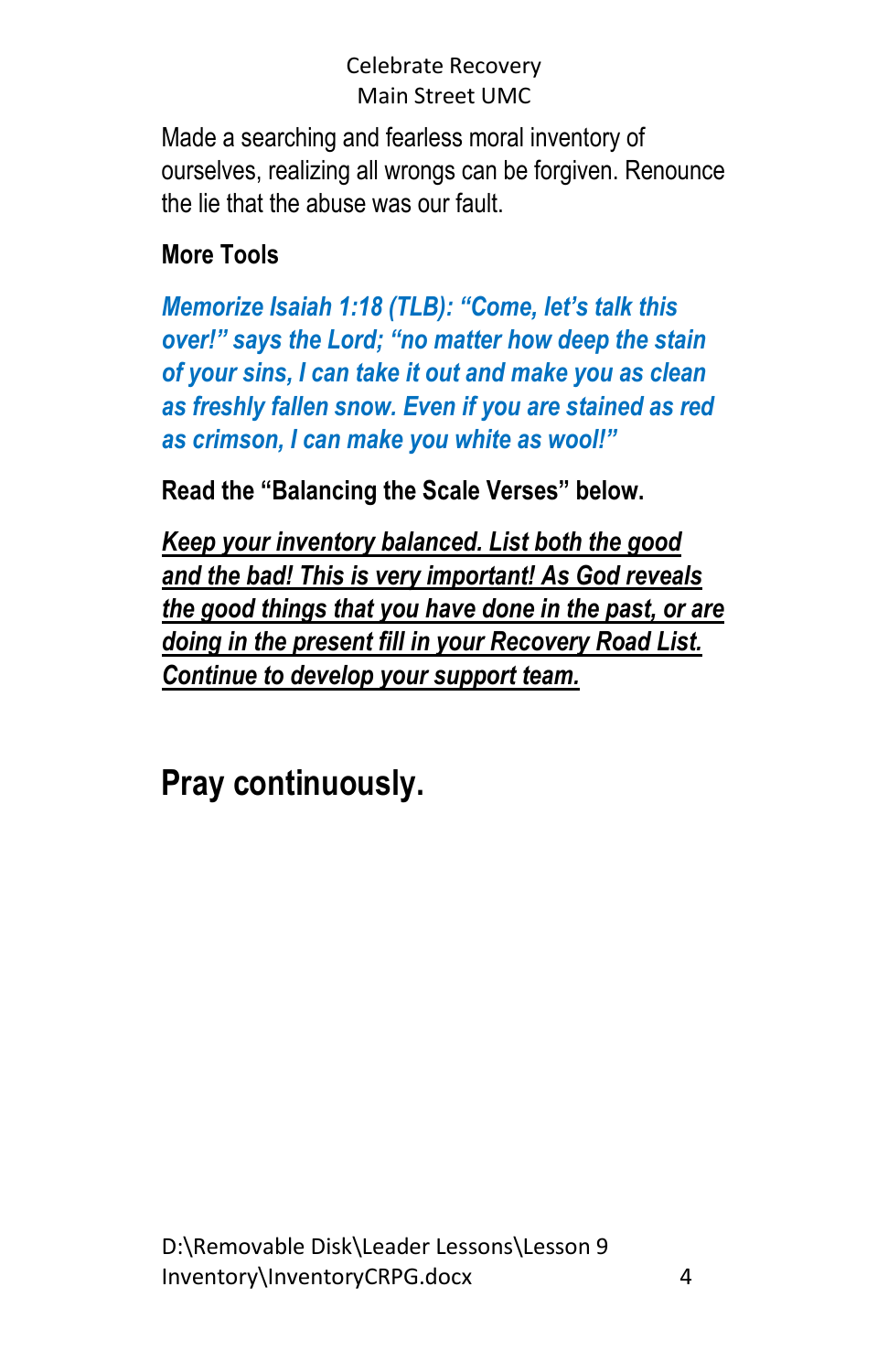#### **BALANCING THE SCALES VERSES**

**Emotion** Positive Scripture

**Helplessness** *"For God is at work within you, helping you to want to obey Him, and then helping you do what He wants" (Philippians 2:13, TLB).*

**Dwelling on** *"When someone becomes a Christian he the past becomes a brand new person inside. He is not the same any more. A new life has begun!" (2 Corinthians 5:17, TLB).*

**Wanting** *"And it is He who will supply all your needs from His riches in glory, because of what Christ Jesus has done for us" (Philippians 4:19,*

**Loneliness** Jesus says*, "I am with you always" (Matthew 28:20*, TLB).

**Oppression**, *"All who are oppressed may come to Him. He Trouble is a refuge for them in their times of trouble" (Psalm 9:9, TLB).*

**Fear, Doubt** *"Yes, be bold and strong! Banish fear and doubt! For remember, the Lord your God is with you wherever you go (Joshua 1:9, TLB ).*

**Melancholy,** *"This is the day that the Lord has made. Be glad and rejoice in it" (Psalm 118:24,*

**Apathy** Worry *"Let Him have all your worries and cares, for He is always thinking about you and watching everything that concerns you" (1 Peter 5:7, TLB).*

D:\Removable Disk\Leader Lessons\Lesson 9 Inventory\InventoryCRPG.docx 5